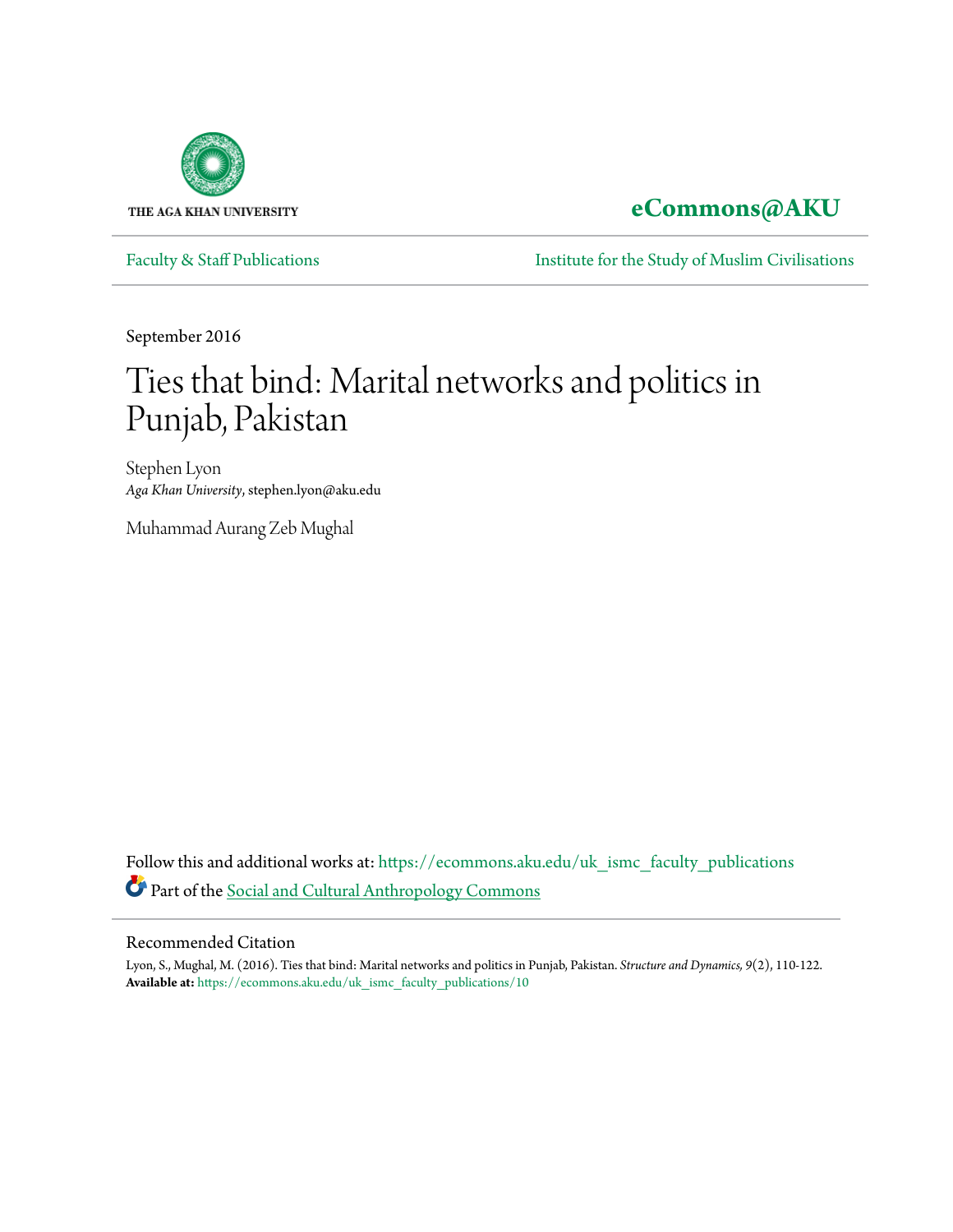# TIES THAT BIND

# MARITAL NETWORKS AND POLITICS IN PUNJAB, PAKISTAN

Stephen M. Lyon Durham University Durham, UK s.m.lyon@durham.ac.uk

Muhammad Aurang Zeb Mughal Durham University Durham, UK mughalmaz@gmail.com10

Pakistani politics are characterised by strong corporate social links through kinship and caste that impose reciprocal obligations and rights. Marital maps enable allow for accurate prediction of allegiances and decision making and contribute to a transparent assessment of political processes in the country. While much of the focus on reciprocal relations has understandably been on descent relations (dynasties), the complex network of marital alliances that cut across lineage and sectarian divides helps explain notable levels of stability despite the fragility of the state and other public institutions. Using the example of one of the most successful political dynasties in post independence Pakistan, we show the extent of cross lineage, region and even party alliances that shape this political kinship network.

# **Key Words:** Politics, marriage, Pakistan

# **Introduction**

Pakistan has borne the brunt of an increasingly hostile international media and political rhetoric from prominent politicians around the world that paint Pakistan as a duplicitous, unstable country teetering on the brink of collapse. Pakistan has supposedly been teetering on the brink of collapse for many decades, however, and the doom and gloom is beginning to look a little repetitive. The country has seen repeated military regimes, but they have thus far not managed the entrenched hold over the state characteristic of places like Qaddafi's Libya or Saddam's Iraq. Zia ul Haq, perhaps the most notorious and brutal of these military rulers, tried to cling to power beyond his welcome period and was blown up for his tenacity. The excesses of the political elites are beyond question, though, as are the gross inequalities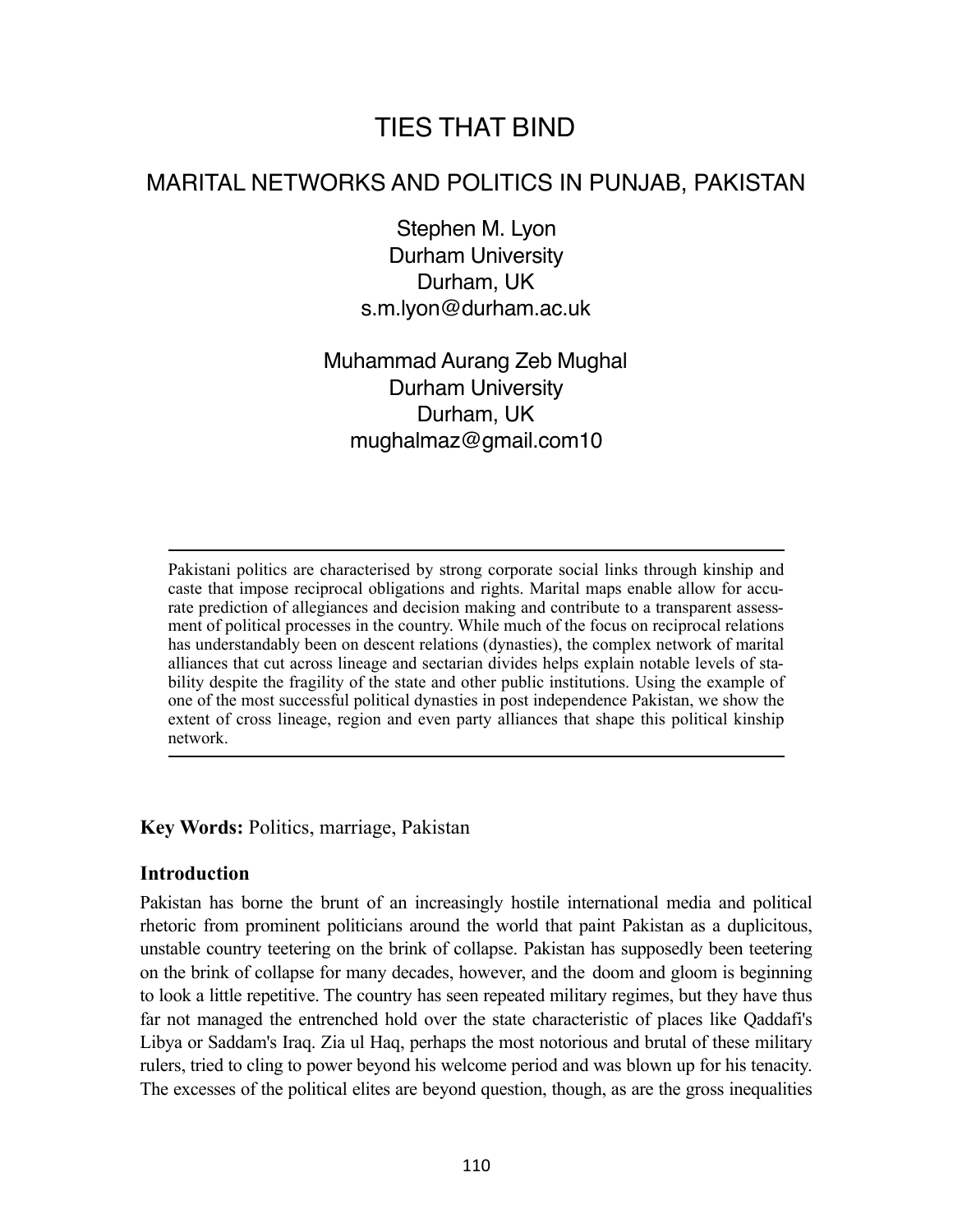in the distribution of resources within the country. In many respects, Pakistan should be a failed state, but evidently it is not. There is a remarkable level of continuity and stability in the country despite all of the media reporting that reminds us that there are suicide bombers, violent gunmen, intolerant and violent crowds in Pakistan. The civil service, for all of the accusations of corruption and incompetence (much of which is undoubtedly true), persists in carrying out the bureaucratic functions one associates with the civil service. Pakistan has managed to retain a civilian, elected government since the 9th of September 2008, despite extremely serious allegations leveled at several high ranking office holders. Despite evidence that the party in power (whichever party that may be) is prone to abusing its power to quash dissent, the opposition parties seem capable of holding in check many of the extreme measures that get proposed. In this article we examine some of the reasons for this continuity and stability. Our goal is to understand Pakistan's capacity to maintain state institutions successfully in the face of the adversity and violence that have led to the catastrophic collapse of regimes in other parts of the world.

Nonetheless, there are, indeed, parts of Pakistan's state that appear to have failed. Some peripheral regions have never really been under the control of either national or provincial state institutions, but have been regulated according to local social institutions, which reportedly are now dysfunctional. While these regions fall outside the scope of this article, we believe that part of the explanation for their relative lack of coherence and stability may come from the reverse of the phenomena with which we are concerned—the role of marriage networks in forming powerful political families. In their case, the dysfunction stems from the lack of marriage networks binding key political players together across regions.

# **Robustness and Resilience**

Cultural and political systems that survive over time demonstrate certain characteristics that allow them to remain recognizably the same while also ensuring sufficient flexibility to adapt to external shocks. The dynastic politics of South Asia are well known for producing political groups linked by descent, which effectively allow a small set of families to reproduce their political positions. These dynasties provide considerable robustness to the system, thus ensuring that, whether we look at the political landscape in 1975 or 2015, we see similar patterns and shapes in the form of the sons, and occasionally daughters, in positions of power and authority. The problem with systems when they are overly robust, though, is that they can be brittle in the event of severe shocks to the system-- something reasonably frequent in Pakistani politics.

Read (2005) used data from Netsilik Inuit social organization from the 1920s to illustrate the importance of both resilience and robustness in any sustainable system. Beginning with a serious dilemma of food shortages in harsh winter environments, Read argues that Netsilik social relations maximized the reproducibility of the group while ensuring sufficient resilience to adapt to difficult times. In order to maximize the members of a group who hunted and fished (men) in relation to those who ate (women+men), the Netsilik developed cultural notions of personhood that permitted female infanticide prior to the naming of a newborn. This resulted in a marked sex imbalance that potentially rendered marriages more problematic because of each family's desire to retain the food producer (the man) in a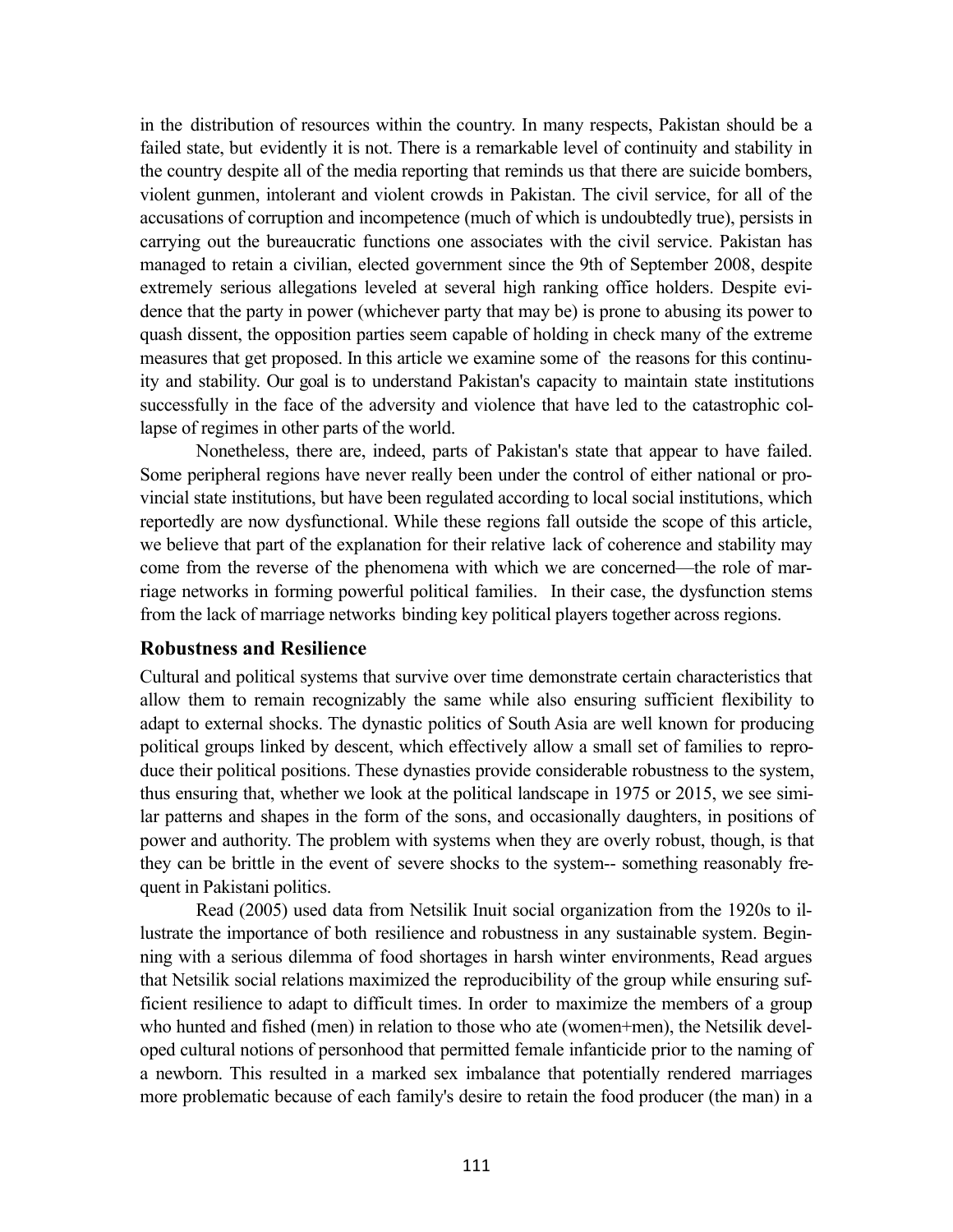context where there were significantly fewer women than men. The solution to the problem of an imbalance in the sex ratio was to practice close cousin marriage, so that the new couple remained close enough to their parental households to continue to contribute to them. In turn, this triggered problems for winter hunting, which required the cooperation of a large number of hunters. The potential fragmentation generated by close cousin marriage and residential groupings was addressed through an additional, extra-kin social group called Seal Partnerships. Seal Partnerships were created at the birth of a boy and defined the exchange relationships of seal meat for life. The partnerships ensured that during the lean months of winter, when a particular household may face extended periods of unsuccessful hunting trips, they would nevertheless be given some seal meat to survive. Thus the social organization of the Netsilik Inuit exhibited robust forms of kinship through close cousin marriage, which reproduced recognizable related households over time, but also created durable, yet flexible and resilient bonds *between* these close kinship units that maximized survivability in times of scarcity.

Pakistani kinship, existing as it does in economically and politically diverse and contested contexts, unsurprisingly exhibits, like the Netsilik case, both robustness and resilience, but *within* the kinship system in their case. Strongly patrilineal rules of descent and transmission of *nasl* (roughly translated as the character or type of a person) result in strikingly successful political dynasties. Most of today's prominent leaders come from politically successful families of the past. This fits with other models of authority and power transmission in South Asia. The network of *sufi* shrines demonstrate classic assumptions of charismatic transference from father to son and from master to pupil. The *khilafat*, or franchise system of the Chishti order of Sufism, for example, is based on both patrilineal descent (from the family of the Prophet), as well as instruction from a recognized Chishti master. Overreliance on descent, however, introduces potential vulnerabilities in the event of serious shifts in political power. Marital alliances are a way to link households in a manner similar to the links provided by descent relations. Thus, marital alliances incur mutual expectations of support and resource exchange. They also, to some extent, implicate households in one another's public reputations. So while the most important people affecting a household's honour, or *izzat*, remain those linked by common descent, everyone connected to the household can impact the *izzat* in some way. Thus, marriages outside unilineal descent groups not only extend political networks, they also increase the number of households who have a shared interest in maintaining the positive public reputations of all linked households.

Systems like this vary in their level of complexity. Marriage constitutes one of the more interesting and fundamental cultural systems in Pakistan. Marriage follows identifiable patterns that legitimize and reproduce certain kinds of social relations. These social relations merge domestic and public spheres in ways that demonstrate both resilience (capacity to respond effectively to shock) as well as robustness (capacity to reliably reproduce the system across generations).

#### **Marriage in Pakistan**

Marriage practices in Pakistan are not uniform. There is a great deal of diversity in the strategies employed across different families and over time for arranging marriages.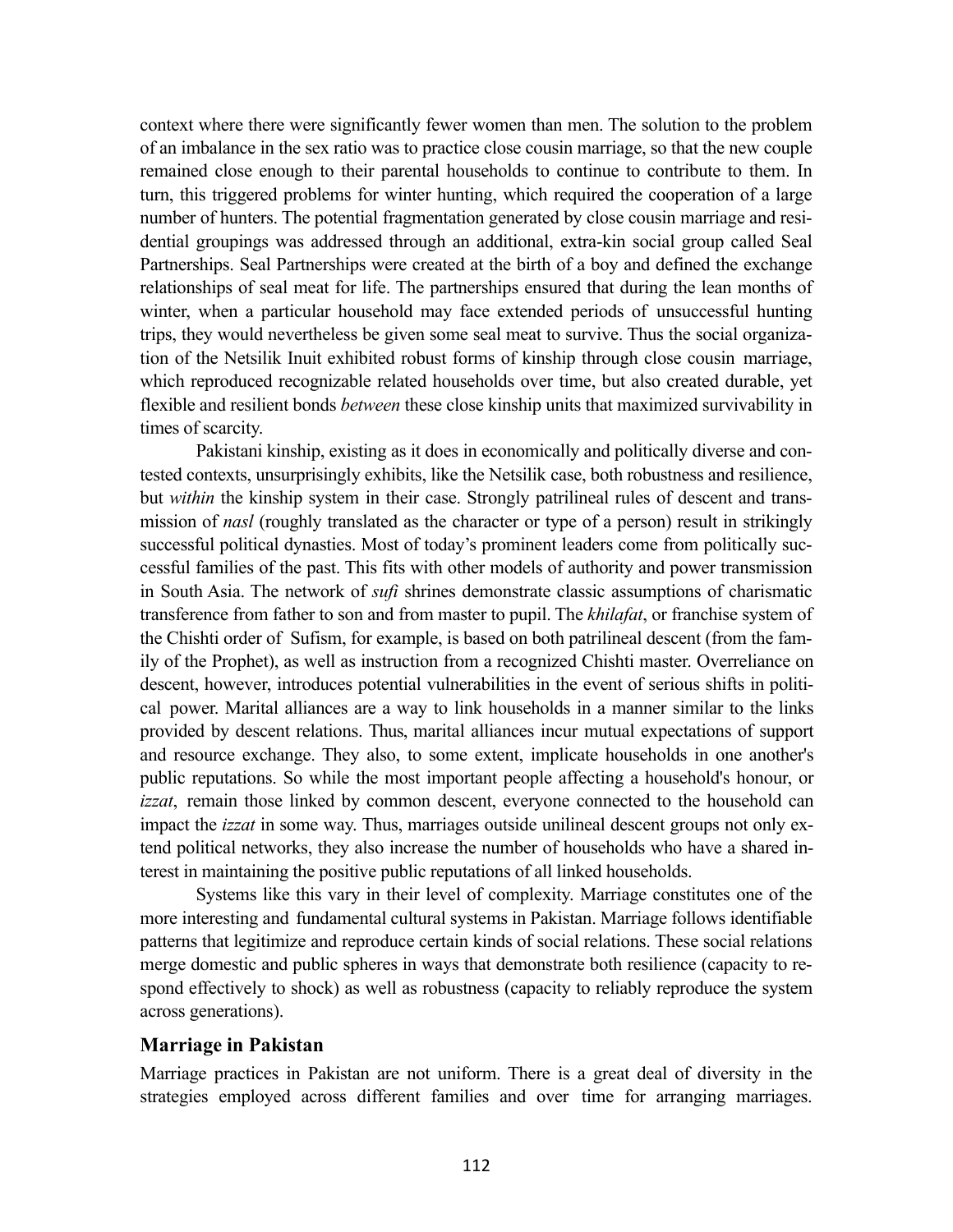Arranged marriages are frequent and there appears to be cultural consensus on the criteria used for selecting marriage partners. Though not an elementary kinship system in Lévi-Strauss's (1969) terms, there are clearly many more positive guidelines about who young people should marry than one would find in a complex system largely defined, according to Lévi-Strauss, by whom one should *not* marry. Donnan (2010:23–34) and Fischer (1994) describe marriage strategies that explicitly cite a preference for marriages based on similarities. Marriage partners should be very similar to each other, should come from the same *zat* or caste, have similar education levels, and their families should have relatively similar income levels. They should have grown up eating the same types of food and listening to the same children's stories and songs. They should share the same religious outlook on life, and so on. This, people will say, leads to more stable and happier marriages, not only for the couples, but for the extended family members who must accept the new spouse into their homes.

One widespread strategy for ensuring that like marries with like is to arrange marriages between cousins, though they need not be within the same patrilineage (*biradari*). If a single cousin connection is good, then a double cousin connection is even better. Lyon's host in a village in northern Punjab boasted of having a double first cousin connection to his wife (Lyon 2004). Lyon (2013) discusses the importance of cousin marriages as an inheritance strategy. He argues that such strategies are neither monolithic nor exclusive. He analyzed marriages from a 200 year time period in a single village in northern Punjab and concluded that a single landowning family<sup>1</sup> had a split marriage strategy. One part of the family tended to marry unrelated village outsiders, while another part appeared to prefer arranged marriages to close cousins within the village. These two strategies continued for more than 100 years, but then changed around the time of Pakistan's independence from Britain and separation from India. These two strategies provided increase resilience in the face of political and economic uncertainty, but when the political landscape became more predictable, the strategies converged into a more cooperative and mutually beneficial pattern of intermarriage between previously distinct lineages.

# **Elite Families**

<span id="page-4-0"></span>In 1968, Dr Mahbub ul Haq, the then Chief Economist of the Planning Commission of Pakistan, identified 22 Pakistani families in Pakistan who controlled 66% of the industrial assets and 87% of the banking (Bari 2011). These families, he argued, had become both the Planning Commission and the Finance Ministry for the private sector (Haq 1973). In 1974, White (1974) expanded this number to 42 families. In a special pre-election issue of the Pakistani magazine, *The Herald,* Zahid (2013) states that the number of Pakistani dynastic fami-lies dominating electoral politics is 597.<sup>[2](#page-13-0)</sup> Although the exact number of families seems to vary a bit, there does appear to be a small number of families who disproportionately control the bulk of the country's industrial and financial assets. Many of these families are also powerful landowners, so their influence is not restricted to just industry and banking. Though these families include many prominent names that appear in the rolls of the Senate, the National Assembly, government ministries and so on, they are singled out largely for their apparent lack of accountability. Their sin, according to these authors, is not that they have monopolized elected offices, but rather that they hold most of the country's assets.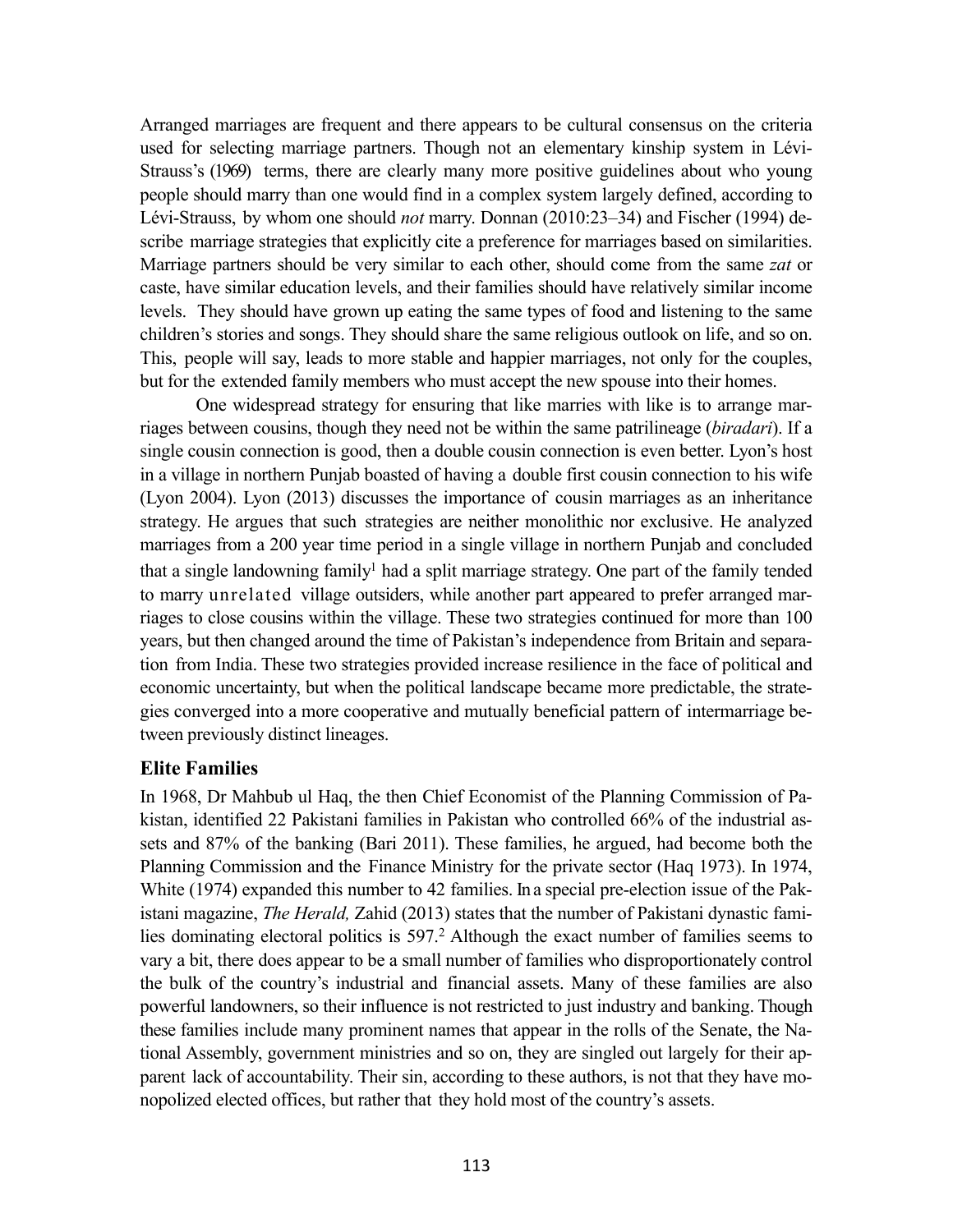For the most part, the emphasis, both in Pakistan and in political science analyses, has been on the political and economic implications of familial connections through descent or siblinghood. The Sharif brothers (Nawaz and Shahbaz) have been tremendously influential, both economically and politically, with children who are also active in electoral politics in Pakistan. Bilawal Bhutto Zardari, the son of the Asif Ali Zardari and the late Benazir Bhutto, the daughter of one of Pakistan's most famous politicians, Zulfikar Ali Bhutto, is driven by an interest in familial political inheritance rather than simply the accumulation of wealth. The desire to create political dynasties is not unique to Pakistan, or indeed South Asia. Duindam's (2016) examination of historical dynasties around the word suggests that while transmission of political power within families may be discouraged in contemporary Western Europe and North America, such practices are not entirely alien to any part of the world. While the lineage based transmission of political authority and power in Pakistani politics is unquestionably interesting and worth exploring further, the indirect alliances created through marriage are equally important. The factional divisions and rivalries are wellaccounted for in a descent-centric model, but this model deals poorly with broader instances of cooperation that underpin initiatives in which there are relatively peaceful transitions between radically opposed regimes. Though descent and lineage connections among party politicians are of interest, we focus here, instead, on marital connections between individuals in order to determine the degree to which these connections cross party lines.

#### **The Marital Networks**

Some political families maintain marriages almost exclusively with members of their own *biradari* (lineage) and within their own political party. Even in these cases, however, there are always potential connections that could be formed outside the *biradari* and the party in the form of marriages with currently serving or recently retired military personnel. The armed forces in Pakistan, although ostensibly apolitical, must be seen as a powerful political organization. This is explicit during the times of military rule, but remains true during times of elected civilian governments as well. Some families are more avid instigators than others of cross region and caste marriages that help to create and consolidate province-wide political networks. One of the most famous of these families is the Chaudhrys of Gujrat, but they are far from unique in adopting this culturally meaningful tactic.

The reason we have chosen the Chaudhrys of Gujrat to illustrate the argument is largely a matter of practicalities. They are one of the most successful political families in Punjab, so much of their genealogical and marital data are available in public records. The data used for this paper, for example, have all been derived from newspaper accounts of marriages and obituaries, in which people's fathers-in-law are frequently reported. We have examined other political families' marital records, but these data are more confidential and therefore from more problematic sources. We have the utmost respect for this family and do not present their marriage decisions as either deviant or corrupt in any way.

# **The Chaudhrys of Gujrat**

Gujrat district lies between Lahore and Rawalpindi. Historically, it was not a major center of national or provincial power prior to the creation of Pakistan. Like many districts in Pa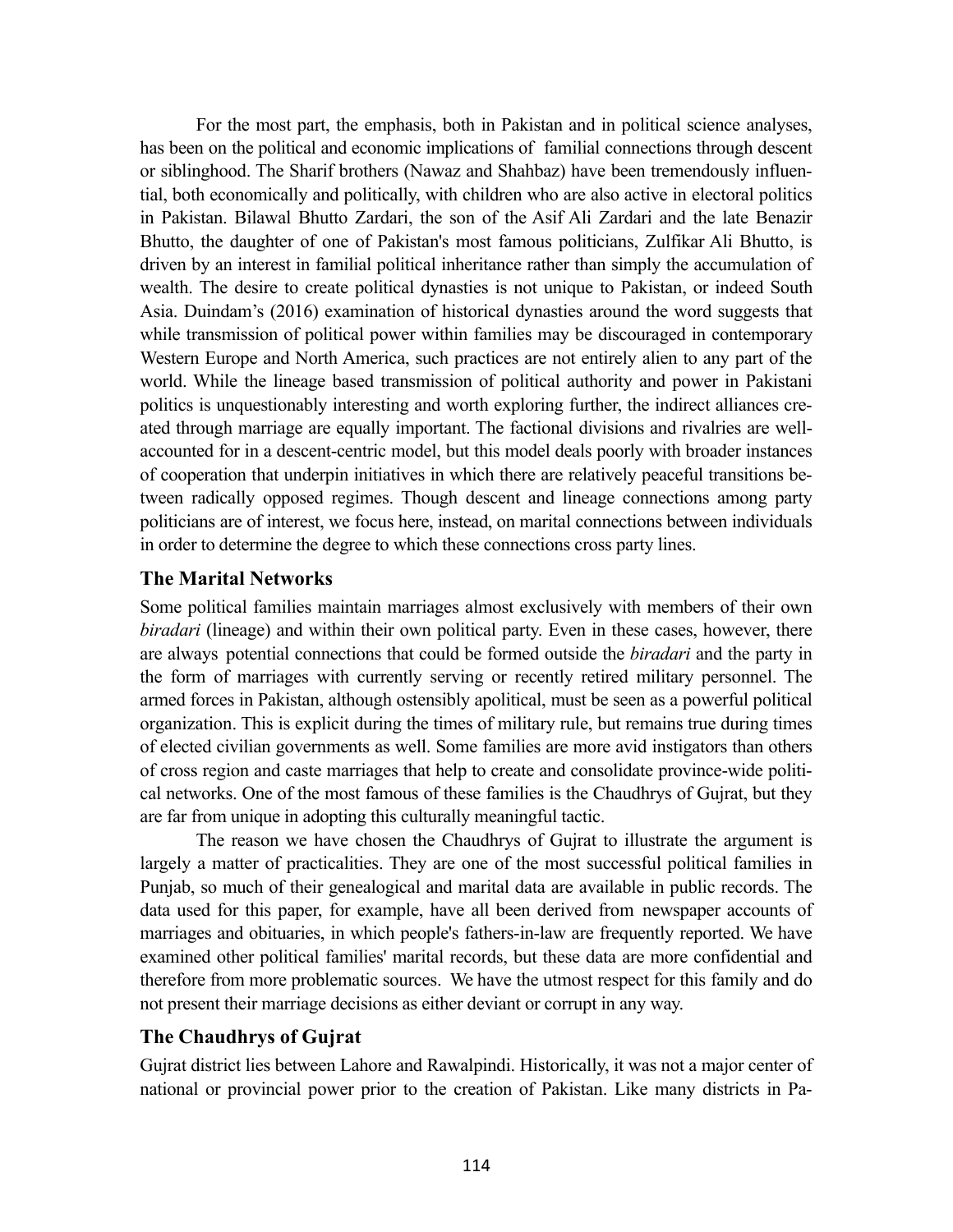kistan, it has been landlord dominated and elections have been marked by a sharp emphasis on *biradari* networks and broader patron client networks. This district is distinguishable by a particularly astute family of Jats, who have not only demonstrated considerable political acumen, but have proven, beyond any doubt, that marital alliances can help in the creation of cross regional and cross *quom* or caste political blocs. In the 1950s and 1960s, Chaudhry Zahoor Elahi, a former government official who had become a businessman, contested local elections and became a significant political force. Like a great many civilian politicians in Pakistan, he proved his credentials as an opposition politician under the military regime of Ayub Khan (1958-1968), in part through imprisonment. He was a minister in the caretaker government between the end of Yaya Khan's military government (1968-1970) and the beginning of Z. A. Bhutto's government (1971-1977). He continued his role as a prominent opposition politician during Bhutto's governance. He may possibly have gone on to play a prominent role under Zia ul Haq's military rule (1977-1988), but was assassinated in 1981. His brother, Chaudhry Manzoor Elahi, was successful in provincial electoral politics and served as a Member of the Punjab Provincial Assembly. His sons, the eldest of whom is Chaudhry Shujaat Hussain, and his nephew, Chaudhry Parvez Elahi, have taken up the baton from their fathers and have played a prominent role in Pakistani politics since the mid 1980s. Ch. Shujaat Hussain is now a former Prime Minister of Pakistan and currently a Senator. Ch. Parvez Elahi is leader of the Pakistan Muslim League (Q). The family's political success has risen and dipped over the years, but there can be no doubt that they remain one of the most influential political families in the country.

The dynastic network of the Chaudhrys of Gujrat tells only part of the story, however. If they were truly reliant on just the obvious patrilineal descent ties, they would not be part of the evident province-wide political base. Similarly, if they relied primarily on *biradari* politics, then they would soon find themselves losing out against the larger *biradari* across other parts of Punjab and Pakistan (notably the Gujars, who may number as many as 30 million across Pakistan). The key to understanding the tremendous influence that this family has had lies, instead, in a careful examination of their marital alliances.

One of Chaudhry Zahoor Elahi's daughters is married to Major Tahir Saddiq, who comes from a successful political family fromAttock District in northern Punjab (see Figure 1). Maj. Tahir Saddiq's father, Sardar Sadiq Khan, and mother, Begum Sadiq, were both elected politicians before him.After leaving the army, he entered politics and served a number of years as Nazim (subdistrict leader) and as a member of the provincial assembly. His son, Zain Elahi (sometimes called Zain Khan), became a member of the National Assembly and their daughter, Eman Waseem, was an Member of the National Assembly (MNA) from Attock District from 2002-2008. One of Chaudhry Zahoor Elahi's younger sons, Chaudhry Shafaat Hussain, is married to the daughter of Gul Hammed Khan Rokri, the son of Ghulam Haidar Khan Niazi, who is from a prominent Mianwalli District political family (see Figure 1). A third son, Chaudhry Wajahat Hussain, is married to the daughter of Akhtar Nawaz Khan, a former provincial minister from Haripur District (see Figure 1). He was, very sadly, assassinated in 2009, and, like many politicians from Khyber-Pukhtunkhwa (KPK) province, flirted with various political affiliations, including the Awami National Party. Akhtar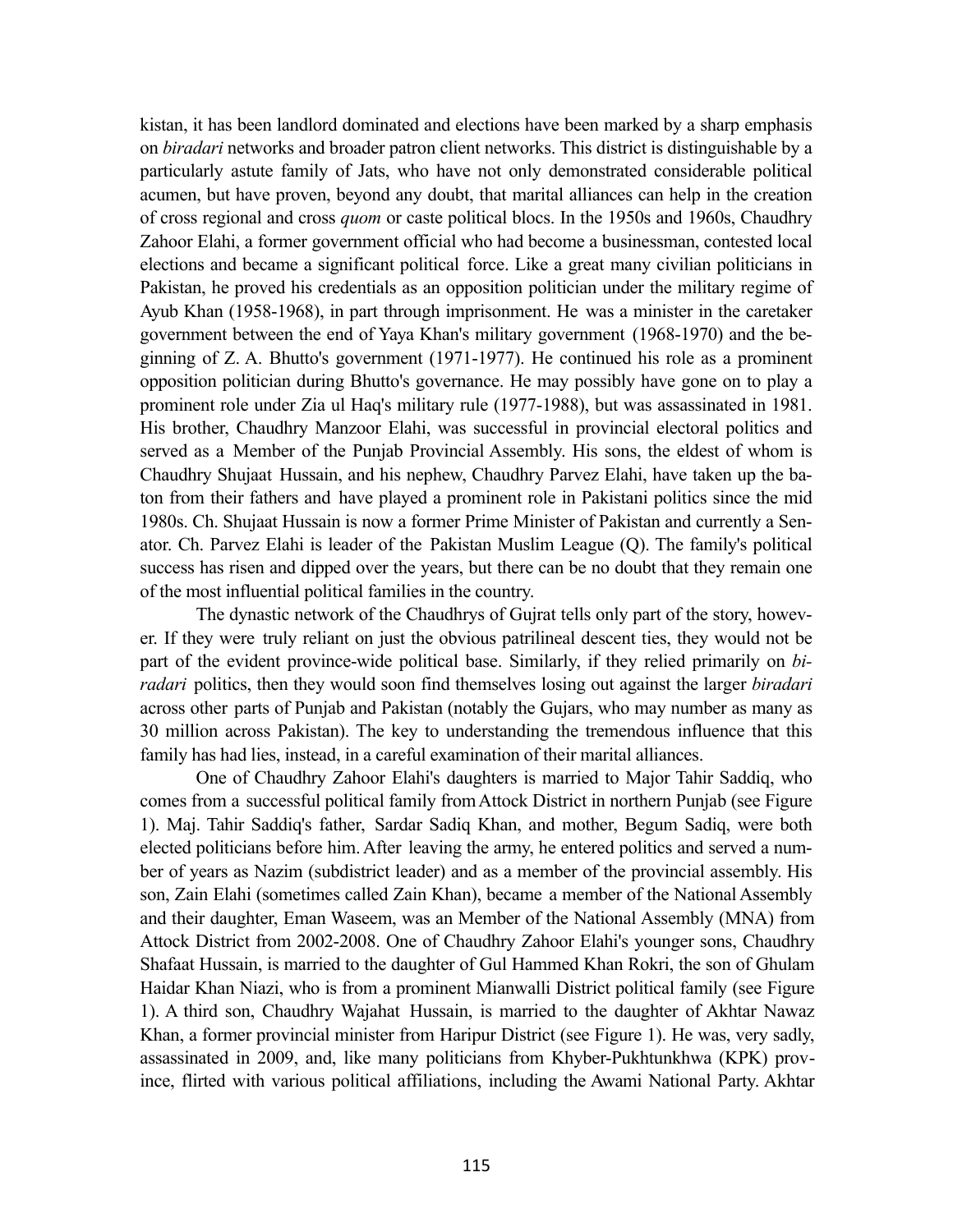

**Figure 1:** The significant key marriages that join members of separate political families and lineages, as well as being ways in which marriage can be used to consolidate existing political families.

Nawaz's brother, Gohar Nawaz Khan, is currently a member of the KPK provincial assembly and belongs to the Qoumi Wattan Party

Even this small cohort illustrates the extent to which political networking has been achieved through marriages. The social network map in Figure 1 shows descent connections with directional arrowed lines (indicating downward generational transmission) and marital connections with bi-directional arrowed lines (rendered thicker for emphasis). All of the named individuals are, or have been, actively involved in electoral politics. We have intentionally not named individuals who have neither held nor run for office.

In Figure 1, the obvious central node, Chaudhry Zahoor Elahi, is arguably the instigator of the marital network. It is his descendants who have married outside of their lineage to hitherto unrelated groups of politically active families in other parts of Pakistan that results in a network that exhibits both resilience and robustness. To the right of Chaudhry Zahoor Elahi, we see his father (Chaudhry Sardar Khan Warraich) with two descent lines emerging connecting both Chaudhry Zahoor and his brother Chaudhry Manzoor Elahi. Following the stated preferential marriage expectations, the children of these two brothers have married one another. Chaudhry Manzoor Elahi's son, Chaudhry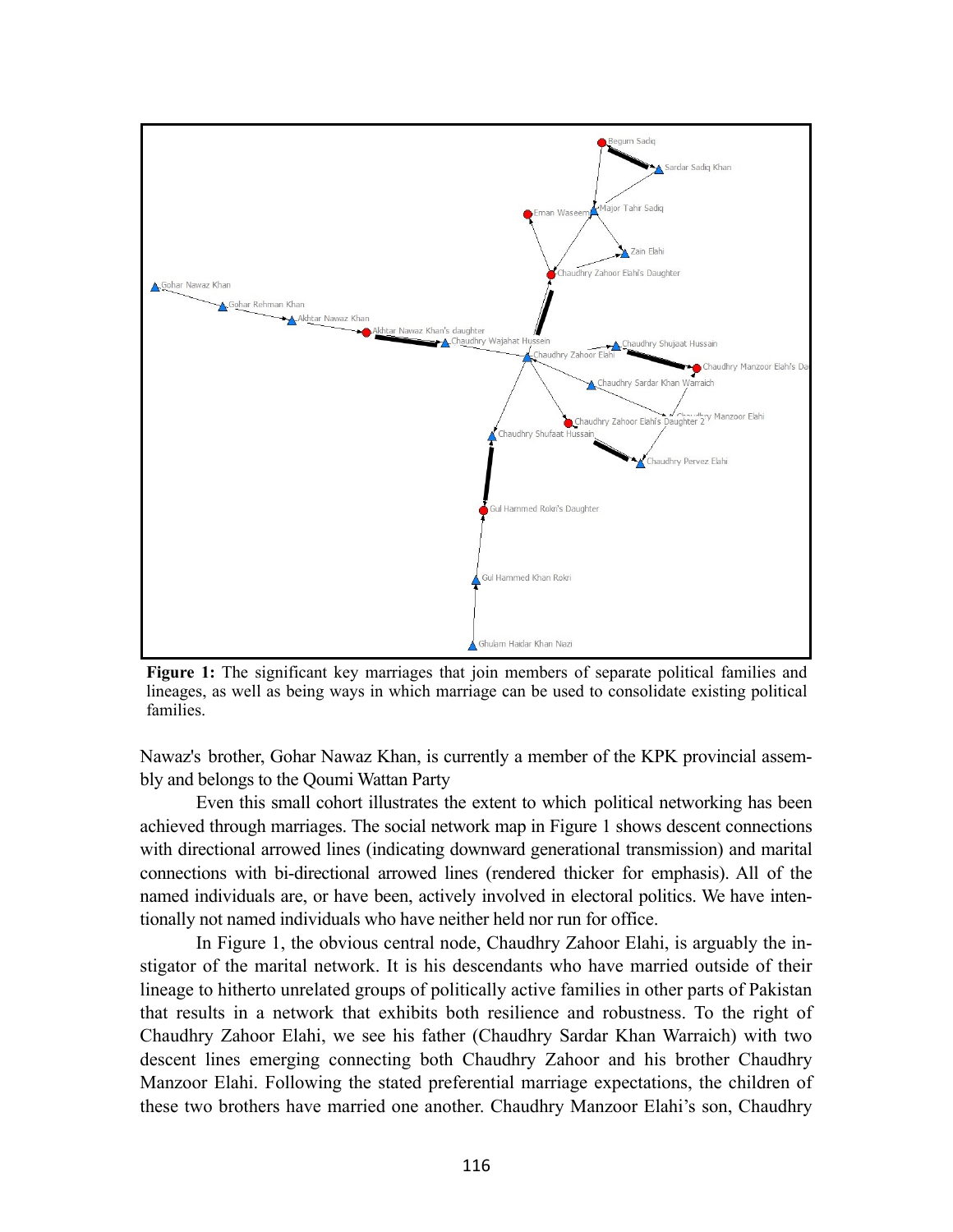Pervez Elahi, married Chaudhry Zahoor Elahi's daughter. Chaudhry Zahoor Elahi's son, Chaudhry Shujaat Hussain, married Chaudhry Manzoor Elahi's daughter. These two marriages constitute a straight reproduction of the earlier generation and consolidate both resources and kin identity within a single lineage. There are three other strategic marriages that do not conform to the pattern of close, like-for-like marriages, however. We take each of these in turn.

Chaudhry Zahoor Elahi's Daughter and Major Tahir Sadiq's marriage represents not only a break from lineage marriage, but also from marriage within caste. Major Tahir Sadiq comes from a Khattar family. Khattar's are a prominent caste in northern Punjab in Rawalpindi Division concentrated primarily in Attock District and around Taxila and Wah along the Grand Trunk Road. They were influential in the British era and received large land grants at various points in India's history. One of the most notable Khattar politicians was Sir Sikandar Hyat Khan (1882-1942), who expanded his family's already considerable wealth into significant political power before. Major Tahir Sadiq, is therefore part of an extremely influential familial network dating back several generations. We have only included his parents and his son and daughter in this graph, but in addition to active politicians included here, there is an extensive network of Khattar politicians that hold prominent positions of influence at Sub District, District and Provincial levels. This single marital union provides the Chaudhrys of Gujrat a strong, personal connection to one of the most important political networks in northern Punjab.

The second strategic marriage that differs from the expected pattern, is between Chaudhry Zahoor Elahi's second son, Chaudhry Shufaat Hussain and Gul Hameed Rokri's daughter. Gul Hameed Rokri's family caste is Niazi. The Niazis of Mianwali have produced an impressive number of influential politicians (including Imran Khan,



**Figure 2:** Map of Northern Pakistan showing the locations of the four districts Haripur, Attock, Mianwali and Gujrat. Through marriage, the Chaudhrys of Gujrat have created tangible political connections that bind each of these districts.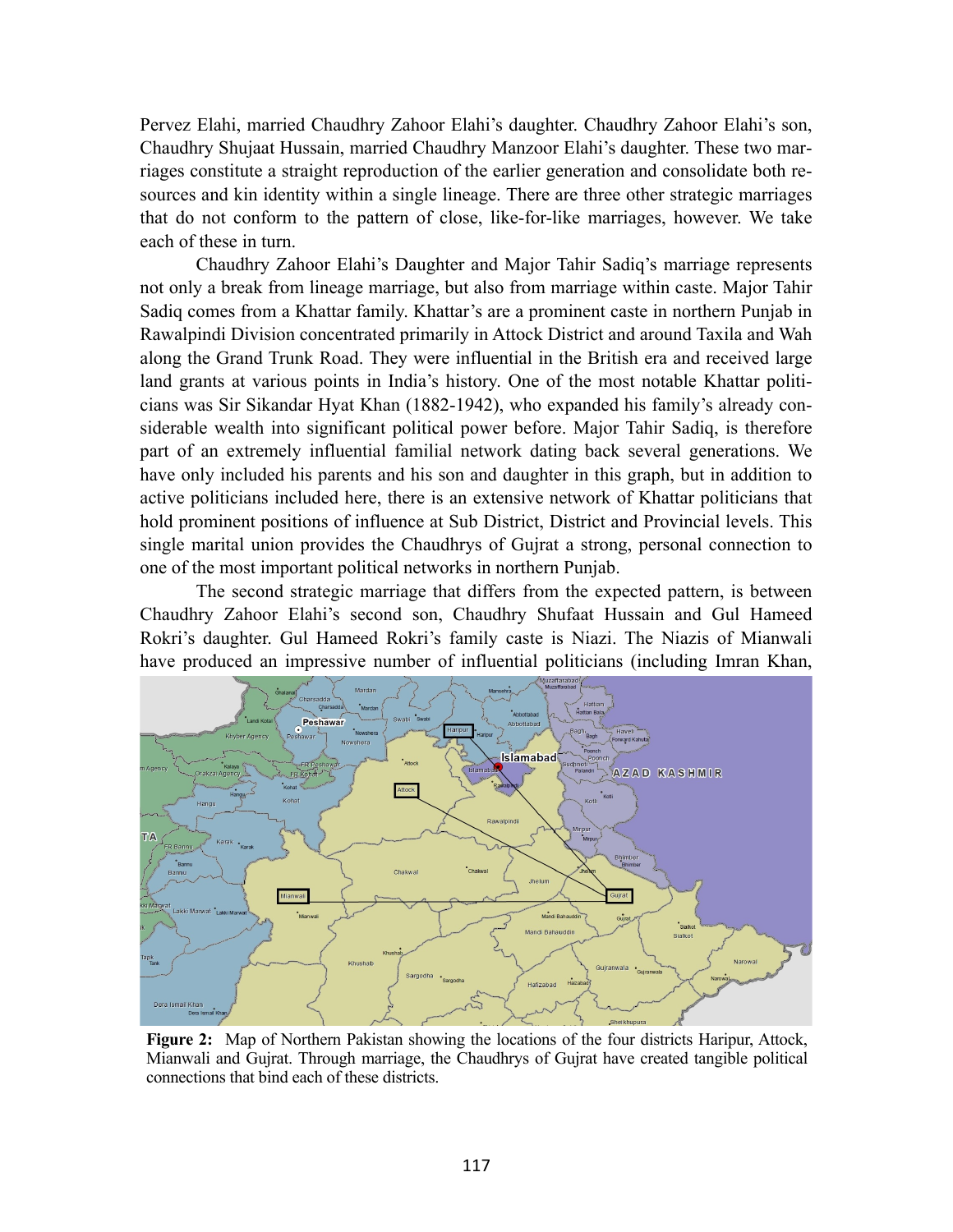though his political base is considerably broader than the usual lineage based politics). He is an important politician who has held a remarkable number elected offices throughout his career. The marriage between his daughter and the Gujrati Chaudhrys represents a potentially powerful alliance of otherwise geographically separated networks. Moreover, his family connections to prominent politicians from other political parties, provides a number of useful channels for informal negotiations that might otherwise trigger undue attention.

The final strategic exogamous marriage included here is Chaudhry Zahoor Elahi's third son, Chaudhry Wajahat Hussain and Akhtar Nawaz Khan's daughter. Akhtar Khan Nawaz was sadly assassinated in 2009, but his family have long represented one of the powerful blocs in Haripur District that borders KPK and Punjab. In addition to providing the Chaudhry family with a direct personal connection to a powerful political family from a different region and province, this marriage crosses political party lines. Akhtar Nawaz Khan was a member of the Awami National Party. His brother, Gohar Nawaz Khan, is a member of the Qaumi Watan Party.

These three strategic marriages provide critical connections to remote districts of Punjab and Khyber Pukhtunkhwa. They provide affinal connections to Attock and Mianwalli in northwest Punjab and to Haripur in Khyber Pukhtunkhwa. They link four *biradari*: Jats (from Gujrat), Khattars (from Attock), Niazis (from Mianwalli) and Tareen (from Hazara) (see Map, Figure 2).

Not all marriages are arranged with distant political dynasties, of course. The first marriages discussed above joins parallel cousins. Altogether, the Chaudhry's marital networks serve to consolidate the dynastic connections through intra- and inter-*biradari* marriage. However, the importance of these marital connections must not be overestimated. The networks are not inviolable and the individuals involved are capable of disagreeing with one another. What makes the networks effective, though, is that there are multiple channels of communication among the members. In addition to the usual political meetings in which they all jointly participate, the networks provide informal opportunities for strategizing and coordinating political activities.

 The same social network is shown in Figure 3 without name labels to make evident the pattern for the marriages making up the network shown in Figure 1. The marriages are labeled as Unions 1 through 6. Of these, Unions 1, 2 and 3 serve as bridging links joining unrelated clusters of political families. Unions 4 and 5 illustrate the repeat endogamous exchanges that are typical in Pakistan. These not only serve purposes of cross generational replication of lineages, they also reinforce bonds between siblings within a generation. Union 6 is not directly relevant for explaining the influence of the Gujrati Chaudhrys, but is included to reflect the extent of the political involvement by the members of that family.

# **Implications**

These data have two key implications. The first involves questions of legitimacy and narratives that authorize individuals to claim political power. The second is more logistical and pragmatic. Such unions provide tangible channels for communication *outside* reliable lineage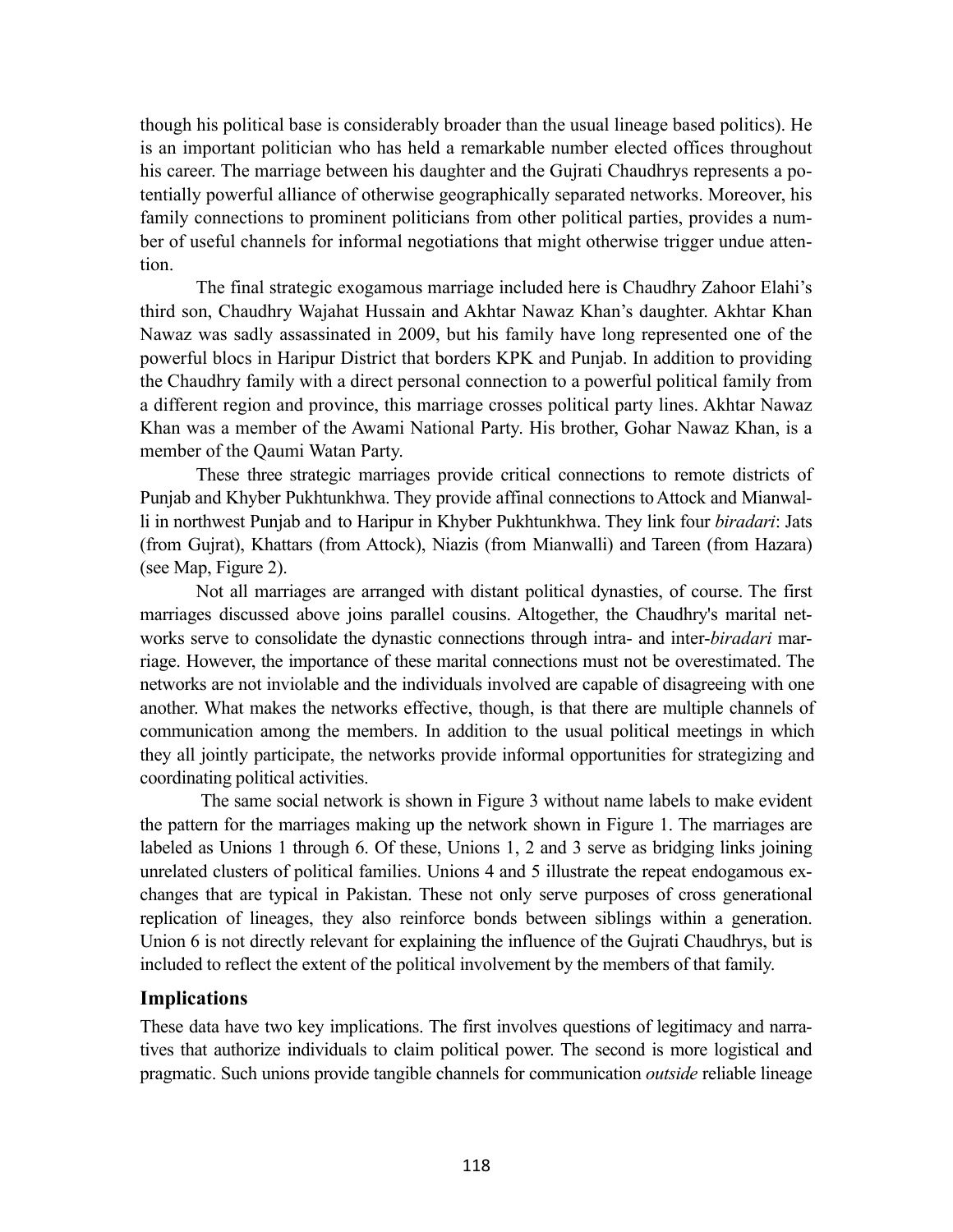networks. The unions created through marriage bind political competitors in ways that facilitate communication in a particularly challenging environment.

Part of the driving force underpinning the particular configurations one finds in Pakistani political lineages is an aspiration for legitimacy. Pakistani politics are riddled with stories of offices or resources taken by force. In the rural areas, the use of force to take either brides or land is referred to as *kabza*. *Kabza,* however, is by consensus a negative way to assert control over others, and so those who engage in these tactics simultaneously develop intricate narratives to legitimize their use of force to achieve their goals. Controlling large tracts of land in rural areas usually requires a combination of actual force, in the form of loyal peasant farmers who are occasionally willing to arm themselves on behalf of their land-



**Figure 3**: The same network as in Figure 1, but with individual people's names removed in order to focus on the significance of the marital unions.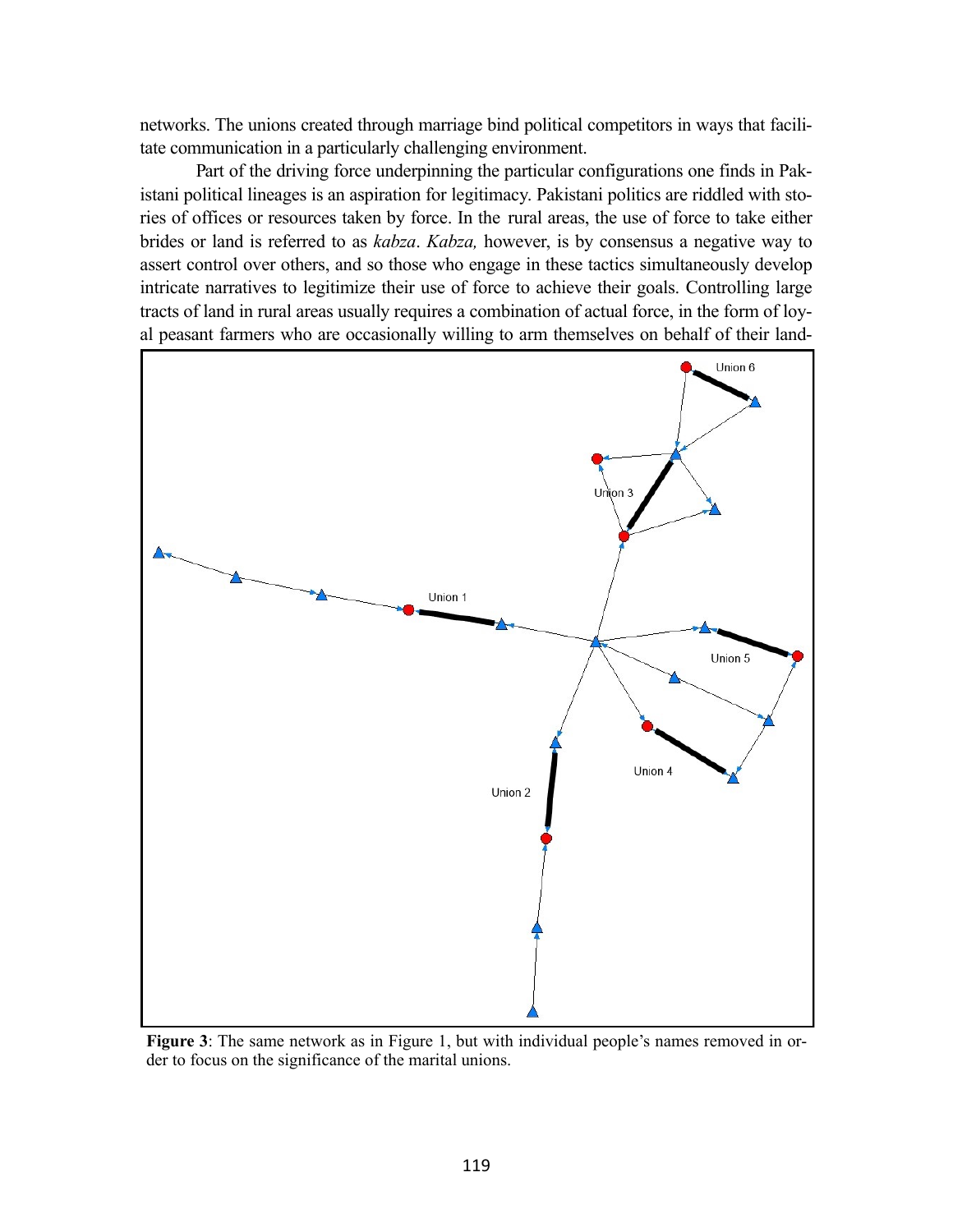lord, as well as a genealogical ties to the area and any disputed lands (Lyon 2013). Force, by itself, is inherently unstable and vulnerable. The same is true for the prizes of party electoral politics. One needs a claim that is seen as being legitimate. This is partly achieved through the power of oratory, but is greatly enhanced through strong network connections to those who have succeeded in politics in the past. Among the individuals included in Figure 1, the children of Major Tahir Sadiq draw their legitimacy not only from their father's illustrious lineage (the Khattars) but also from their mother's side (the Chaudhrys). The Gujrati Chaudhrys emerged as a political force more recently, but have been extraordinarily successful under successive regimes, so individuals that can combine recent their national political authority with historically established clout clearly need not work hard to develop narratives of legitimacy. In Sindh, perhaps the most famous Pakistani politician of the 1960s and 1970s, Zulfikar Ali Bhutto was undoubtedly a gifted politician, despite his tragic end, but he undoubtedly had added authority and influence because he came from a politically successful family. Imran Khan's anecdotes about his father having been present at the 1940 Lahore Conference, where the Quaid-i-Azam, Muhammad Ali Jinnah became a full supporter of a separate homeland for India's Muslims, are not casual tales. They are assertions of legitimacy.

Narratives of legitimacy that center on lineage are widespread, but should perhaps be considered incomplete. Despite a kinship system that emphasizes paternity, marriage offers a concrete way of establishing meaningful social relations that are not dependent on shared ancestry. Within this this dynastic political landscape we find mechanisms for inclusion of those who lack desirable pedigree narratives. The families we have examined here, for example, illustrate the ways in which a relatively recent politically active family (the Chaudhrys of Gujrat) can form alliances with families that have been politically more active historically. We do not suggest that the Chaudhrys are not from a prestigious caste (Jats are certainly one of the caste considered more noble than many others), but the children of these cross caste marriages benefit from a powerful combination of narratives from distinct lineage connections. Marriage allows connections across families that spread the legitimacy beyond those who, otherwise, are exclusively patrilineally connected (in Figure 3 these are unions 4, 5 and 6), though, as with every other claim for legitimacy, these claims do not go unchallenged by rivals.

In addition to establishing legitimacy, complex marital networks bind together competitive participants in the political process by offering opportunities for negotiation of conflict. Marriage strategies exhibit both resilience and robustness. Robustness comes from preferential marriage patterns in which like marry like, including party affiliation. Within Pakistani marriage systems, resilience is ensured through a few exogamous marriages, both from lineage and party,that bridge party political boundaries. Intra lineage marriages, especially those between the children of siblings, reinforce political alliances that are in fact already *supposed* to be very strong. When siblings compete overtly with one another, the negative reputation that can spread can jeopardize anyone closely associated with any of the siblings. So cousin marriages do little to *extend* networks and therefore provide few, if any, new allies. Inter lineage marriages, on the other hand, offer a less coherent, but more flexible array of allies who can support one another in the event of turbulence or unexpected political turns. In the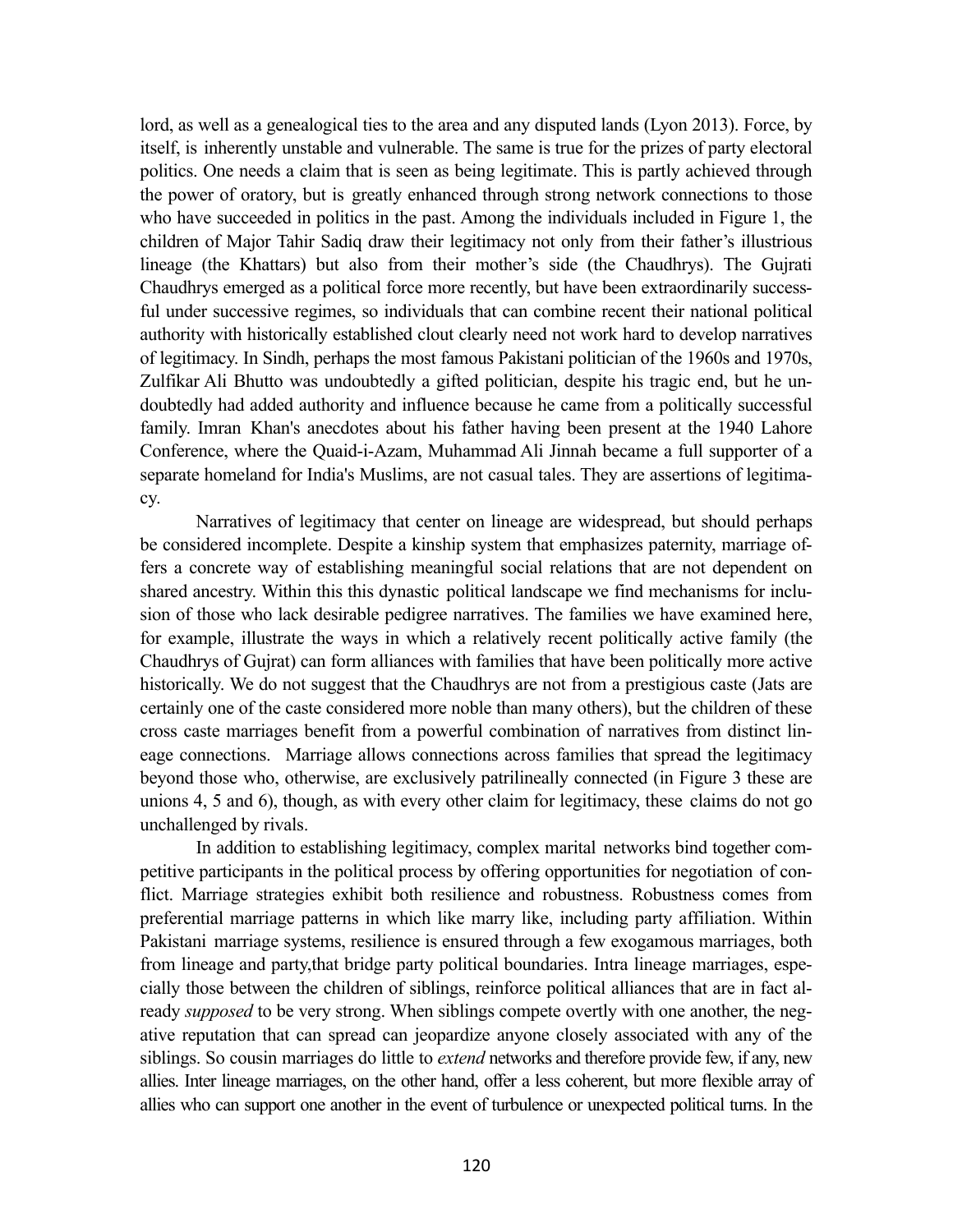normal operations of Pakistani politics, resilience in the face of shocks is not simply a convenience, but is almost certainly a necessity to ensure long term political survival. While this may undermine coherent party ideologies or practices, arguably it provides greater flexibility for crisis management. We argue that Pakistan is not a failed state, but is a state that must frequently deal with crisis, so using marriages to maximize both the group's and the individual's capacity to adapt to changing political and economic circumstances is necessary for survival.

Again the Chaudhry family provide a remarkable lesson in Pakistani political survival. The family has survived the assassination of its founder, and ongoing factionalism within the Pakistan Muslim League between the Chaudhry Shujaat 'Wing' and the Nawaz Sharif 'Wing'. Chaudhry Shujaat Hussain was a prominent member of different governments and found himself on the 'losing' side on more than one occasion, but he and his family, have sustainably recovered from shocks that have destroyed other, less successful, political families. The proof is perhaps to be found in the success of the next generation. While the generation of Chaudhry Shujaat and Pervez Elahi are arguably retired or nearing retirement, their children have proven they can win elections and retain political office.

# **Conclusion**

In Levi-Strauss' useful distinction between elementary and complex kinship systems, there are two opposing strategies for determining marriage partners. In the complex system, the choice is determined by a set of negative rules (who one must not marry). In the elementary system, the choice is made through positive rules (who one must marry). In Pakistan, there are 'soft' rules for who one must or must not marry. In both village level marriages, as in prominent party political family marriages, what we find is that all of these rules are subject to contingent political expediency. The reproduction of preferential marriage 'rules' is underpinned by a pragmatic assessment of what ensures household survival best. Historically, that has frequently led to close cousin marriage, in which resources can be confined with finite group boundaries, however, that results in overly 'closed' networks that lack sufficient links to develop useful cooperation across lineages. As Turner found among the Ndembu (1957), despite clear and agreed rules that supposedly regulate marriage in societies, individuals can and often do make decisions that are in the best interest of the household even if the 'rules' might suggest a different set of decisions. The distinction of elementary and complex is consequently a useful typology, but perhaps should not be applied to real ethnographic situations too rigidly.